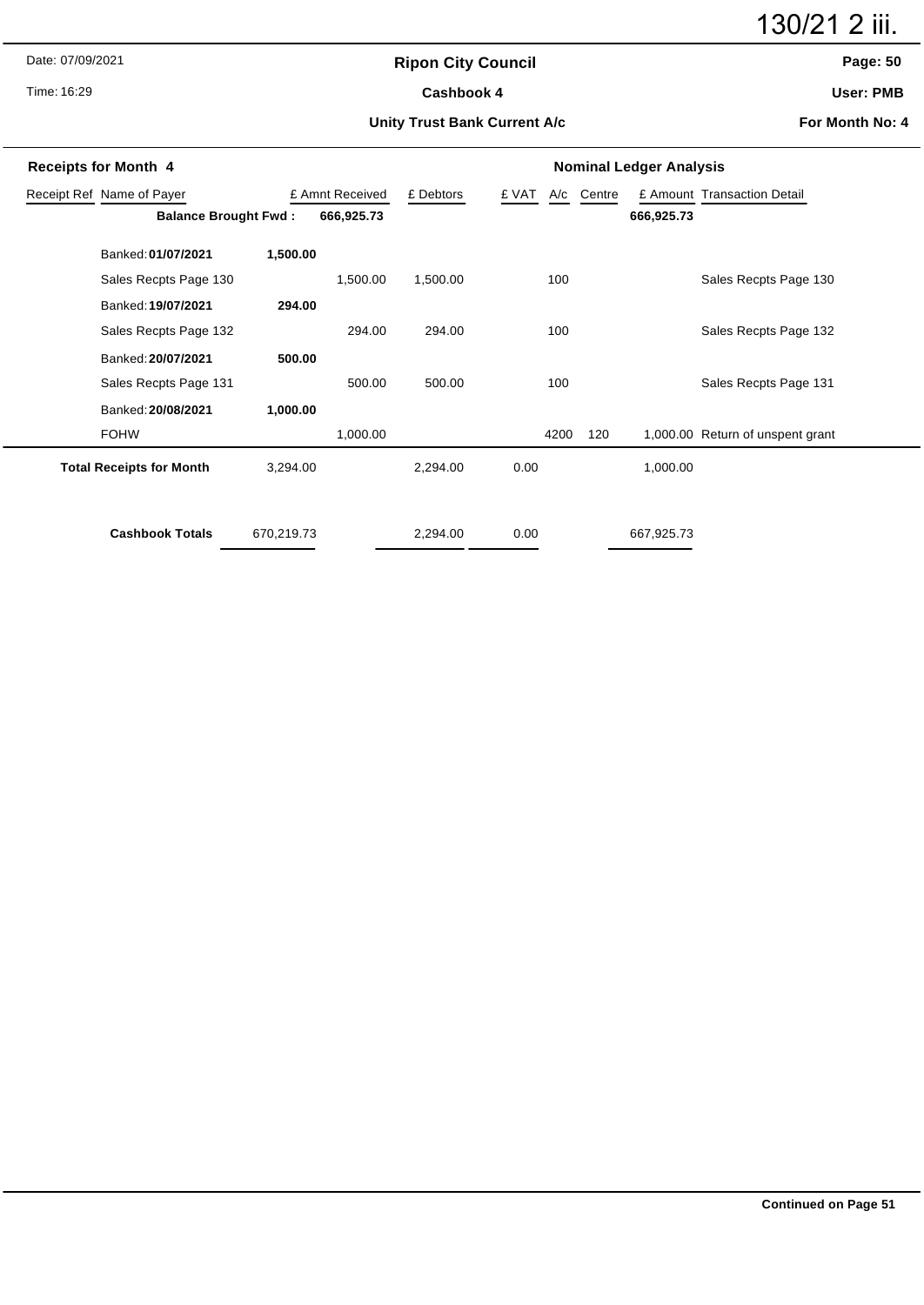# **Ripon City Council**

Time: 16:29

#### Cashbook 4

**Page: 51**

**User: PMB**

### **Unity Trust Bank Current A/c**

**For Month No: 4**

| <b>Payments for Month 4</b> |                                           |                        |           | <b>Nominal Ledger Analysis</b> |       |            |  |                                           |  |  |
|-----------------------------|-------------------------------------------|------------------------|-----------|--------------------------------|-------|------------|--|-------------------------------------------|--|--|
| Date                        | Payee Name                                | Reference £ Total Amnt |           | £ Creditors                    | £ VAT | A/c Centre |  | £ Amount Transaction Detail               |  |  |
|                             |                                           |                        |           |                                |       |            |  |                                           |  |  |
| 01/07/2021                  | HArrogate Borough Council                 | HRHDD                  | 414.00    | 414.00                         |       | 500        |  | <b>HRH Business Rates</b>                 |  |  |
| 02/07/2021                  | <b>HAYS</b>                               | Hays0207               | 439.44    | 439.44                         |       | 500        |  | Salaries to w/e 28/05                     |  |  |
| 05/07/2021                  | Mr R Adams                                | RA0507221              | 637.00    | 637.00                         |       | 500        |  | P/Ledger Electronic<br>Payment            |  |  |
| 05/07/2021                  | <b>SLCC</b>                               | <b>SLCC0507</b>        | 346.80    | 346.80                         |       | 500        |  | <b>SLCC Job Advertisement</b>             |  |  |
| 05/07/2021                  | <b>BHIB Insurance Brokers</b>             | <b>BHIB0507</b>        | 159.11    | 159.11                         |       | 500        |  | P/Ledger Electronic<br>Payment            |  |  |
| 05/07/2021                  | <b>Chapel Property Services</b>           | <b>CPS0507</b>         | 144.00    | 144.00                         |       | 500        |  | Replacement of Locks                      |  |  |
| 05/07/2021                  | HArrogate Borough Council                 | <b>HBC0507</b>         | 300.00    | 300.00                         |       | 500        |  | Closure of car park - artisan             |  |  |
| 05/07/2021                  | <b>TEAH BENNETT</b>                       | <b>TB0507</b>          | 100.00    | 100.00                         |       | 500        |  | Event Manager 270621                      |  |  |
| 05/07/2021                  | <b>Community TM LTD</b>                   | CTM0507                | 342.00    | 342.00                         |       | 500        |  | Stewards - Artisan Market                 |  |  |
| 07/07/2021                  | <b>British Telecommunications Plc</b>     | 15.15                  | 15.15     | 15.15                          |       | 500        |  | P/Ledger Electronic<br>Payment            |  |  |
| 14/07/2021                  | bOnline Limited                           | <b>BOL1407</b>         | 29.33     | 29.33                          |       | 500        |  | <b>HRH Broadband Month 4</b>              |  |  |
| 15/07/2021                  | <b>Big Foot Events Ltd</b>                | <b>BFE1507</b>         | 4,130.00  | 4,130.00                       |       | 500        |  | Entertainment 28/08/21                    |  |  |
|                             | 15/07/2021 EDF Energy                     | EDF1507                | 192.43    | 192.43                         |       | 500        |  | Electricity supply at HRH<br><b>CTH</b>   |  |  |
|                             | 15/07/2021 EDF Energy                     | <b>EDF1507II</b>       | 99.58     | 99.58                          |       | 500        |  | HRH Electricityto 0107                    |  |  |
| 15/07/2021                  | <b>EDF</b> Energy                         | <b>EDF1507III</b>      | 23.76     | 23.76                          |       | 500        |  | HRH Electricty to 070721                  |  |  |
|                             | 15/07/2021 Yorkshire Accountants Ripon    | YAR1507                | 182.59    | 182.59                         |       | 500        |  | <b>Professional Fees to</b><br>30/4/21    |  |  |
| 15/07/2021                  |                                           | RP1507                 | 65.61     | 65.61                          |       | 500        |  | Various items, expenses                   |  |  |
| 15/07/2021 SLCC             |                                           | <b>SLCC1507</b>        | 1,188.00  | 1,188.00                       |       | 500        |  | <b>LCC Associate Fee</b>                  |  |  |
|                             | 15/07/2021 HArrogate Borough Council      | <b>HBC1507</b>         | 72.15     | 72.15                          |       | 500        |  | <b>HRH Trade Waste</b>                    |  |  |
| 15/07/2021 HAYS             |                                           | <b>HAYS1507</b>        | 769.02    | 769.02                         |       | 500        |  | Temporary Salaries w/e<br>1106            |  |  |
|                             | 16/07/2021 HM Revenue & Customs           | <b>BACS</b>            | 1,435.09  |                                |       | 525        |  | 1,435.09 Decuctions Month 3 to<br>control |  |  |
| 16/07/2021 NYPF             |                                           | <b>BACS</b>            | 1,469.64  |                                |       | 530        |  | 1,469.64 Deductions Month 3 to<br>control |  |  |
| 22/07/2021                  | Virgin Media Business                     | <b>VMP 2207</b>        | 15.84     | 15.84                          |       | 500        |  | HRH security line month 4                 |  |  |
| 23/07/2021 HAYS             |                                           | <b>HAYS 2307</b>       | 439.44    | 439.44                         |       | 500        |  | Temporary Salaries w/e<br>1806            |  |  |
| 28/07/2021 HAYS             |                                           | <b>HAYS2807</b>        | 439.44    | 439.44                         |       | 500        |  | Temporary Salaries w/e<br>250621          |  |  |
|                             | 28/07/2021 The Fireworkers Ltd            | <b>FIRE2807</b>        | 1,000.00  | 1,000.00                       |       | 500        |  | P/Ledger Electronic<br>Payment            |  |  |
|                             | 28/07/2021 Startruck Events Liam Forrista | <b>STAR2807</b>        | 1,710.00  | 1,710.00                       |       | 500        |  | P/Ledger Electronic<br>Payment            |  |  |
|                             | 28/07/2021 Community TM LTD               | CTM2807                | 162.00    | 162.00                         |       | 500        |  | P/Ledger Electronic<br>Payment            |  |  |
|                             | 28/07/2021 Xi Communications Ltd          | XI2807                 | 99.05     | 99.05                          |       | 500        |  | Telephones and Internet                   |  |  |
| 28/07/2021                  | Dance Crazy Management                    | DC2807                 | 1,020.00  | 1,020.00                       |       | 500        |  | Katherine Jenkins Tribute<br>Act          |  |  |
| 28/07/2021 Viking           |                                           | Viking                 | 145.51    | 145.51                         |       | 500        |  | Shredder for Town Hall                    |  |  |
| 28/07/2021                  | Dance Crazy Management                    | correction             | $-765.00$ | $-765.00$                      |       | 500        |  | P/Ledger Electronic<br>Payment            |  |  |
|                             | 29/07/2021 Spa ICT (Go Cardless)          | SPA2907                | 35.71     | 35.71                          |       | 500        |  | P/Ledger Electronic<br>Payment            |  |  |
|                             | 02/08/2021 HArrogate Borough Council      | <b>HBC0208</b>         | 414.00    | 414.00                         |       | 500        |  | <b>HRH Business Rates</b>                 |  |  |
| 06/08/2021 HAYS             |                                           | <b>HAYS0608</b>        | 439.44    | 439.44                         |       | 500        |  | Temporary Salaries w/e                    |  |  |

**Continued on Page 52**